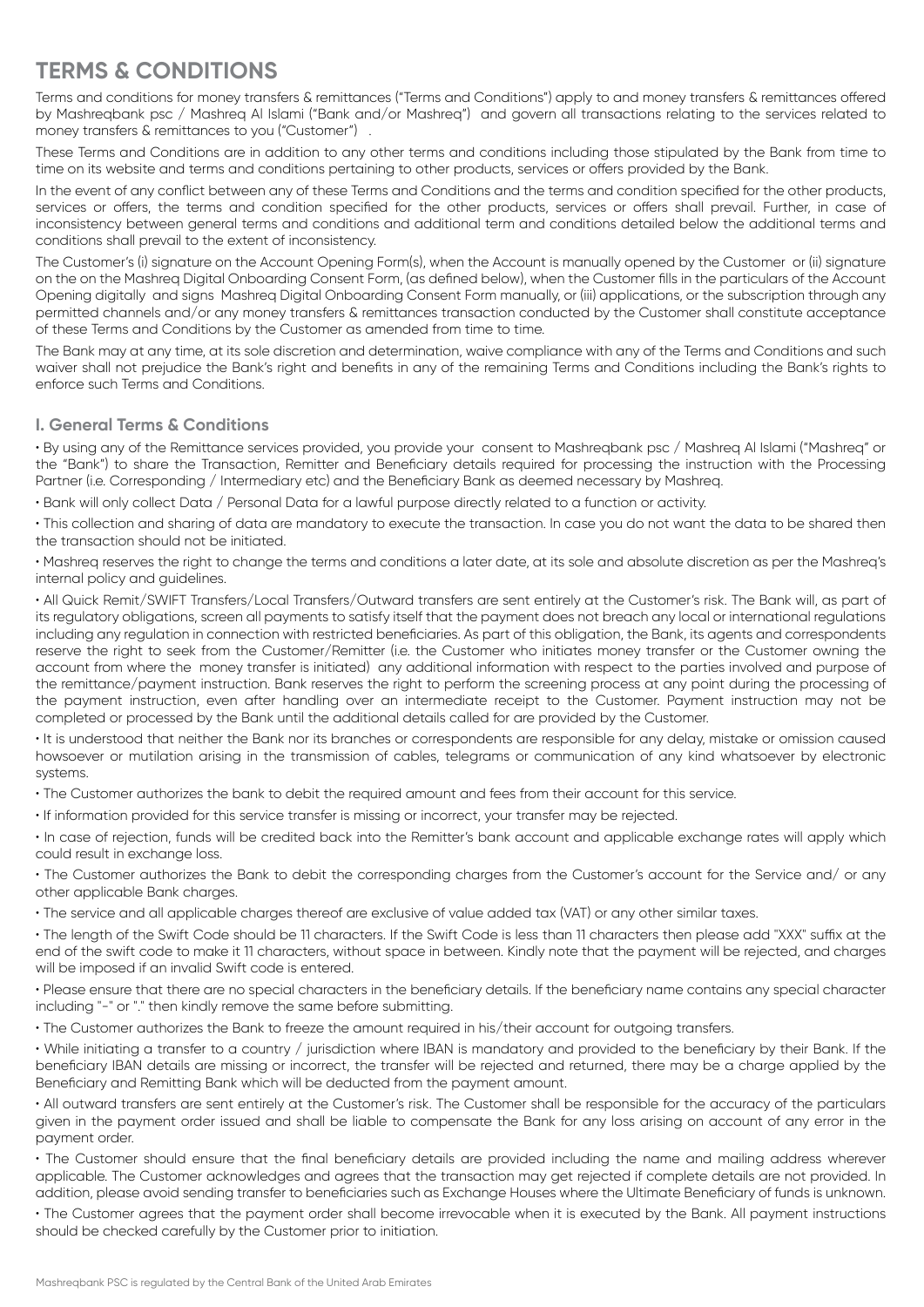• The customer agrees to indemnify the Bank, its agents and correspondents against any loss, cost, damages, expense, liability or proceeding which the Bank may incur or suffer as a result of acting upon, delaying to act upon or refraining from acting upon the said instructions. In no event shall the Bank be liable for any loss of profits or contracts or special, indirect or consequential loss or damages suffered by the Customer.

• The Bank shall have the right not to execute the transfer request in case of insufficient balance in the account set out in the transfer application. The Bank shall also have the right to deduct funds from the Remitter account(s) who requested the transfer as a result of a computer error, or technical fault, human or any other error.

• The Bank shall not be responsible in case the funds are blocked owing to an International embargo and will not refund the remitted amounts / funds to Customer and the Customer shall not have any claim whatsoever with the Bank and or its agents.

• The Value Date requested by the Customer is subject to currency fluctuations, holiday(s) and Bank cut off time.

• The Customer acknowledges and agrees that Applications received after such designated cut-off time, will be processed on the next working day.

• The Bank shall not be liable for any transaction(s) rejected due to missing or incorrect beneficiary details and/or for a rejection due to an inactive beneficiary account. Additional charges shall apply, per rejected transaction.

• By initiating the transfer, the Remitter authorizes the Bank to waive-off the statutory cooling-off period requirements and the transaction will be executed per instruction (where applicable).

## **General Funds Transfer Declaration**

• The Customer acknowledges and agrees that:

o The Bank does not engage in any transactions, irrespective of currency, with or involving Iran, Syria, Crimea, Cuba and North Korea;

o The Bank does not engage in USD denominated transactions with or involving Sudan (North). As such, it is expected that Customers do not conduct any part of an import/export transaction in USD involving these countries. The Customer agrees that proceeds of any such transactions received in any other currency will not be converted in USD and routed through the Bank;

o The Bank does not allow any transaction with persons, entities or vessels designated as sanctions targets by local and international regulators.

o The Bank does not engage in transactions (including imports or exports) involving items of dual-use which can be used for offensive purposes e.g. items that can be used in nuclear proliferation, arms, ammunitions etc.

o The Bank pursuant to its policy, provides banking services exclusively to its account holders who are Customers of the Bank. Customers are therefore advised not to conduct transactions in their account(s) on behalf of 3rd party(ies).

o In keeping with the Bank's adopted policy and its regulatory and compliance obligations, the Bank will not be able to serve Customers that fail to abide by the foregoing requirements.

# **II. International Transfers (SWIFT): Additional Terms & Conditions**

#### • Correspondent Charges:

a) Yourself (OUR) - All local and overseas charges to be borne by Sender (i.e., the Remitter). Additional charges up to AED 100 will be charged upfront as correspondent bank charges.

b) Shared (SHA) - Local charges to be borne by Sender and overseas charges by Beneficiary.

c) Receiver (BEN)- All local and overseas charges to be borne by Beneficiary.

d) All charges incurred outside UAE are for the account of the beneficiary (unless specified otherwise).

• Intermediary/Correspondent bank involved in processing of the transfer instruction may deduct charges from the remittance amount irrespective of the method selected.

• The actual amount received by the beneficiary may be reduced by charges imposed by the beneficiary bank and or correspondent / intermediary bank. The exchange rate and debit amount displayed are indicative. The account will be debited at the prevailing exchange rate at the time of processing the transaction, not at the request submission. Please refer to your account statement for exact amount and exchange rate once the transaction has been processed.

• The Customer authorizes the Bank to deduct from his account(s) any loss arising from non-utilization of special FX rate deals booked by the Customer or booked by the Bank, its agents or correspondents on behalf of the Customer for processing of the transaction. All deals which are not executed completely, partially or cancelled will be considered as Non-utilization.

• Encashment of the remittances is subject to any exchanges control or other restrictions, which may be imposed by the rules and regulations of the country where encashment is to be made. Neither the Bank nor its correspondents or agents shall be liable for any loss or delay by any such rules and regulations.

#### **III. Quick Remit: Additional Terms & Conditions**

• The Quick Remit service ("Service") allows a Customer to transfer money, in the selected payout currency, to select banks in the destination countries.

• The Bank reserves the right to reject any transaction due to compliance reasons and/or due to applicable law and regulation.

• Transactions will be subject to rejection and applicable charges shall be levied, in cases of incorrect SWIFT code and/or for incorrect format of the Swift code. The Bank is not responsible for rejection due to any such circumstances.

• Customers can request for a proof of payment from the Bank at an additional cost of AED 100 per request.